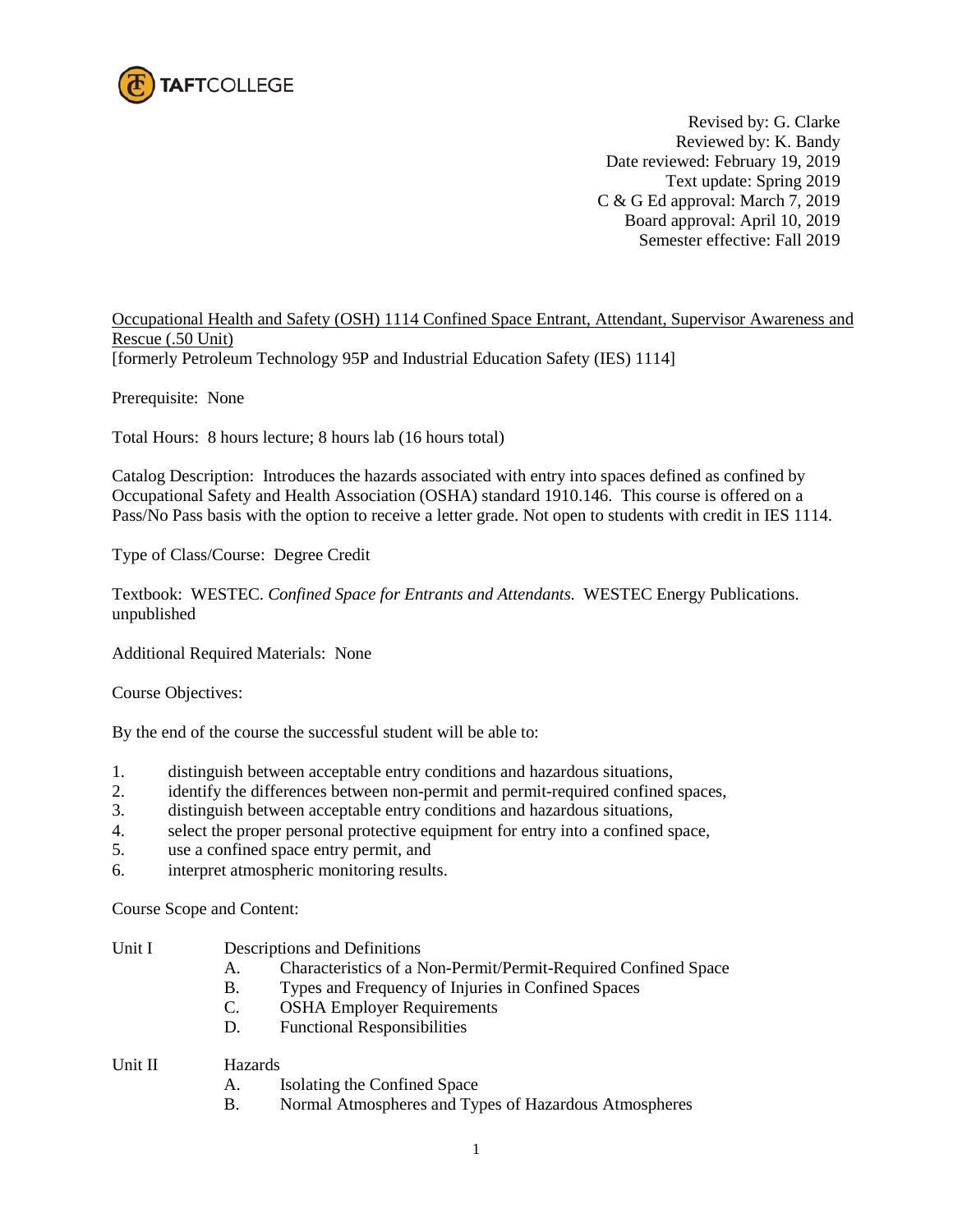

C. Physical Symptoms of Various Atmospheric Hazards

## Unit III Making Safe Entries

- A. Types and Using Atmospheric Monitors
- B. Types of Respirators
- C. Other Equipment Used During Confined Space Entries<br>D. Unusual and Emergency Condition Actions
- Unusual and Emergency Condition Actions

## Lab Content:

- 1. Donning and doffing set-up and tear-down confined space entry equipment
- 2. Practice entry and rescue techniques

Learning Activities Required Outside of Class: None

Methods of Instruction:

- 1. Lecture
- 2. Discussion
- 3. Practical exercises and demonstration

Methods of Evaluation:

- 1. Written final exam
- 2. Performance observation

Supplemental Data:

| <b>TOP Code:</b>             | 095670: Indus Occupational Safe Health |
|------------------------------|----------------------------------------|
| <b>SAM Priority Code:</b>    | C: Clearly Occupational                |
| <b>Distance Education:</b>   | Not Applicable                         |
| Funding Agency:              | Y: Not Applicable(funds not used)      |
| Program Status:              | 2: Stand-alone                         |
| Noncredit Category:          | Y: Not Applicable, Credit Course       |
| <b>Special Class Status:</b> | N: Course is not a special class       |